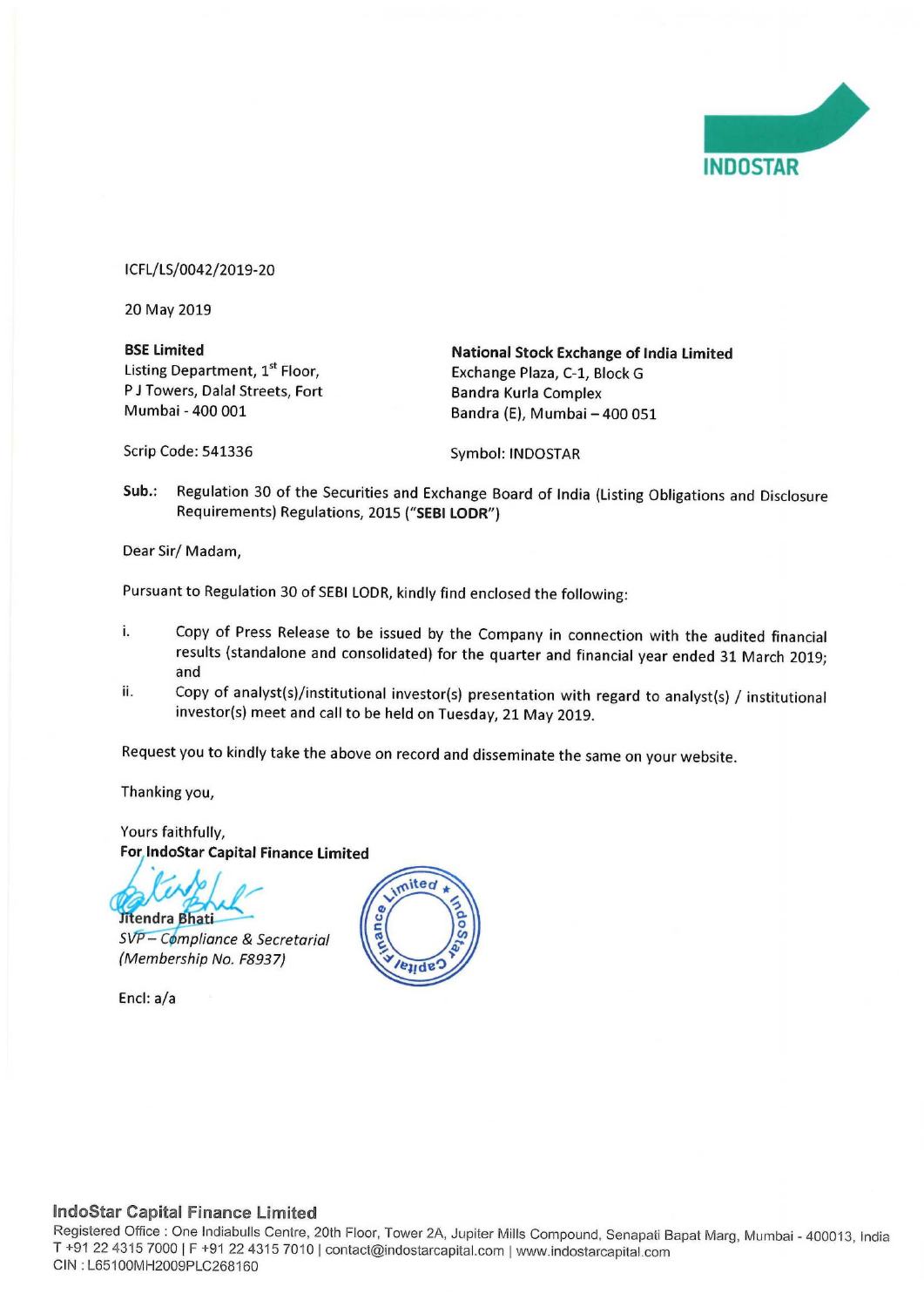**IndoStar Capital Finance Limited** BSE: 541336 | NSE: INDOSTAR | Bloomberg: INDOSTAR:IN

**For Media Queries:** Debashree Chatterjee | Concept PR Debashree.chatterjee@conceptpr.com | + 91 98332 75977





# **IndoStar posts PAT of Rs. 74 Cr in Q4 FY19, up 83% YoY**

## **The company has recommended final dividend of 10% per equity share for financial year 2018-19**

**Mumbai, May 20, 2019: IndoStar Capital Finance Limited (IndoStar),** one of India's leading non-banking financial companies, announced its consolidated financial results for the quarter and year ended March 31, 2019. IndoStar posted a PAT of Rs.74 Cr in Q4 FY19, up 83% YoY on the back of strong disbursement growth in its Corporate and Retail businesses. Disbursements for this quarter were Rs. 2,028 Cr, 94% more than last year. The retail foray into CV Finance, SME Finance and Home Finance is progressing well and its retail AUM stands at Rs. 7,208 Cr; 61% of the aggregate AUM of Rs. 11,735 Cr, up from 27% at the beginning of the year. IndoStar continues to demonstrate excellent Asset Quality with gross NPA at 0.7 % and net NPA at 0.5% as on March 31, 2019 (Gross NPA 2.6% & Net NPA 1.7% with IIFL Assets).

Key Financials:

| <b>Particulars (Rs. Cr)</b>            | <b>Q4 FY19</b> | <b>Q3 FY19</b> | QoQ%  | <b>Q4 FY18</b> | YoY % | <b>FY19</b> | <b>FY18</b> | YoY % |
|----------------------------------------|----------------|----------------|-------|----------------|-------|-------------|-------------|-------|
| Net revenue from<br>operations         | 177            | 174            | 2%    | 118            | 50%   | 657         | 465         | 41%   |
| <b>Pre-Provision</b><br><b>Profits</b> | 112            | 116            | $-4%$ | 68             | 65%   | 411         | 311         | 32%   |
| <b>PAT</b>                             | 74             | 71             | 4%    | 41             | 83%   | 241         | 200         | 20%   |

#### **Consolidated financial update for the quarter ended March 31, 2019**

- a. Capital Adequacy at 24% provides ample room to expand profitably.
- b. Completed acquisition of CV Finance business of IIFL : added ₹ 3,514 Cr to AUM, 161 branches and 1079 people
- c. Strong retail disbursement growth, 54%% YoY to Rs. 868 Cr.
- d. CV Finance and Housing Finance also became profitable in Q4FY19
- e. Cost to Income ratio declined 5.80 % YoY to 37%
- f. Comfortable liquidity position

#### **Key company developments**:

- The company's total strength is 2512 people as on March 31, 2019.
- IndoStar has a national footprint with 322 locations across 18 states.
- The customer base of the company has increased from 20,982 in Q3 FY19 to 66,271 in Q4 FY19.

The Board of Directors of the Company at their meeting held on 20 May 2019 recommended a Final Dividend at the rate of 10% i.e. Rs. 1.0 per equity share for financial year 2018-19, in addition to the interim dividend of Rs. 1.0 paid in November 2018. This Final Dividend will be paid after approval of shareholders at the AGM in August 2019.